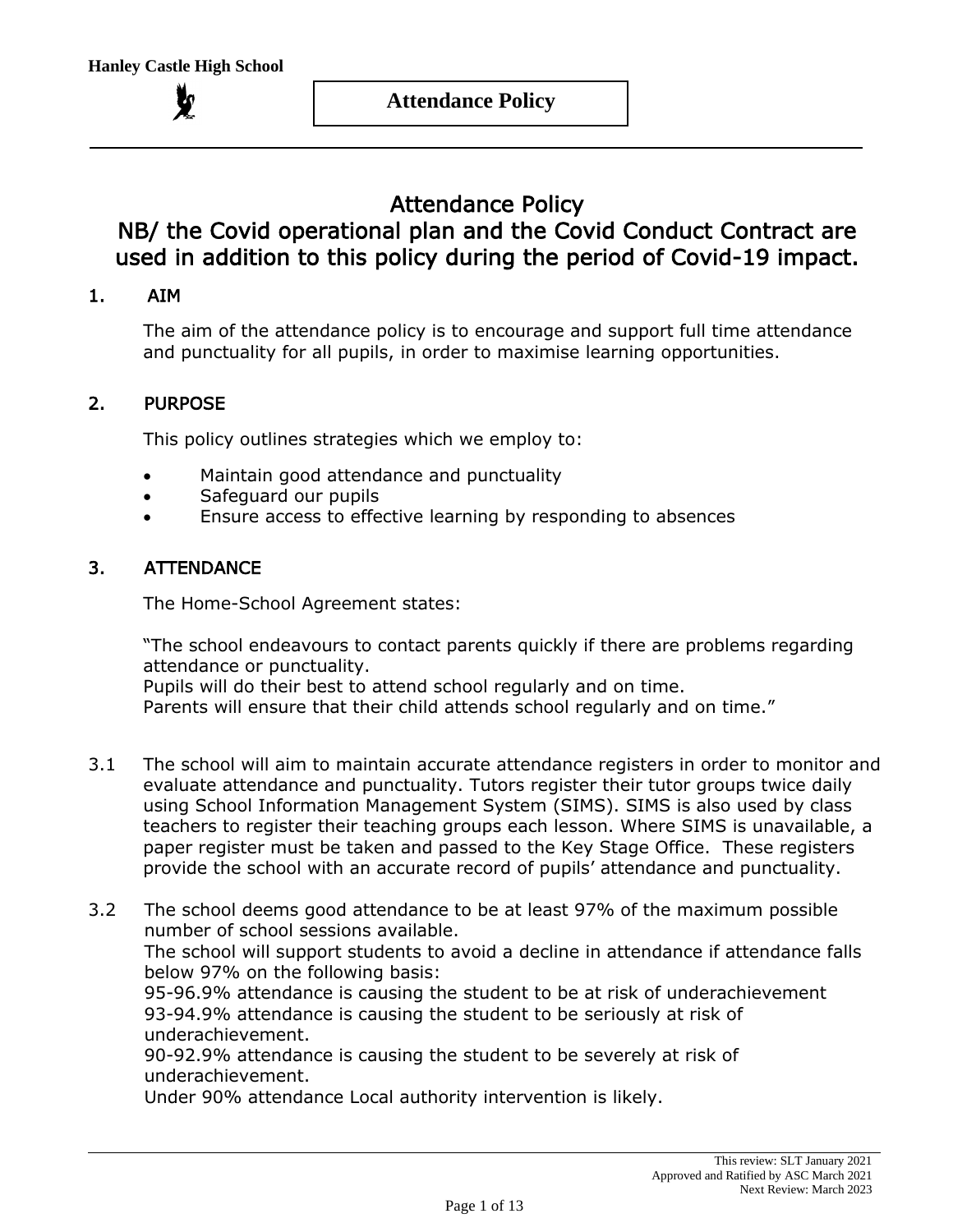# 4. PROMOTING ATTENDANCE AND PUNCTUALITY

4.1 The school will actively promote and celebrate good attendance. In all Key Stages, praise and reward is used for positive reinforcement. Strategies include 100% attendance certificates, announcements in assembly, raffles, improvement letters and canteen vouchers. All tutors should display the attendance diamond (appendix 2) in their tutor rooms.

#### 4.2 Key Stage 3 strategies to promote good attendance and punctuality

Attendance is scrutinised weekly by KS3 administrator and Head of Key Stage 3 to identify students of concern in Years 7,8 and 9. In consultation with the attendance officer, next steps are decided upon and then actioned. Examples of these actions include, tutor welfare checks, tutor attendance conversations, back to school meetings with the Key Stage 3 office, consultation with the Aspire department in cases of SEN requirements and regular student conversations to support them with controllable factors.

Tutors are central to the support to promote good attendance.

Progressive attendance letters may be sent to parents. In cases where attendance continues to be a concern an Attendance Improvement plan may be instigated whereby parents, students and a representative from Key Stage 3 office meet regularly. These are called Attendance Improvement Meetings (AIM). If no improvement seen, this may be escalated to Attendance Support Plan.

At each half term, where appropriate, a letter may be sent to the parent of persistent absentees detailing how their child's attendance compares to the average of the cohort.

Every Key Stage 3 student who achieves 100% attendance in a term may receive an email home and a voucher for the canteen. 100% attendance emails are sent home half termly. Students whose attendance has improved should also receive communication home.

Student lateness is tracked fortnightly. Where necessary, sanctions may be imposed for repeat offenders.

#### 4.3 Key Stage 4 strategies to promote good attendance and punctuality The Key Stage 4 team and the Attendance officer meet regularly to discuss the

attendance of students in Year 10 and 11. Next steps are decided upon and actioned. Tutors support the attendance of students in their group.

Actions from the attendance meetings include regular 100% attendance emails at least half termly, 100% attendance termly email, prize draw for voucher (£10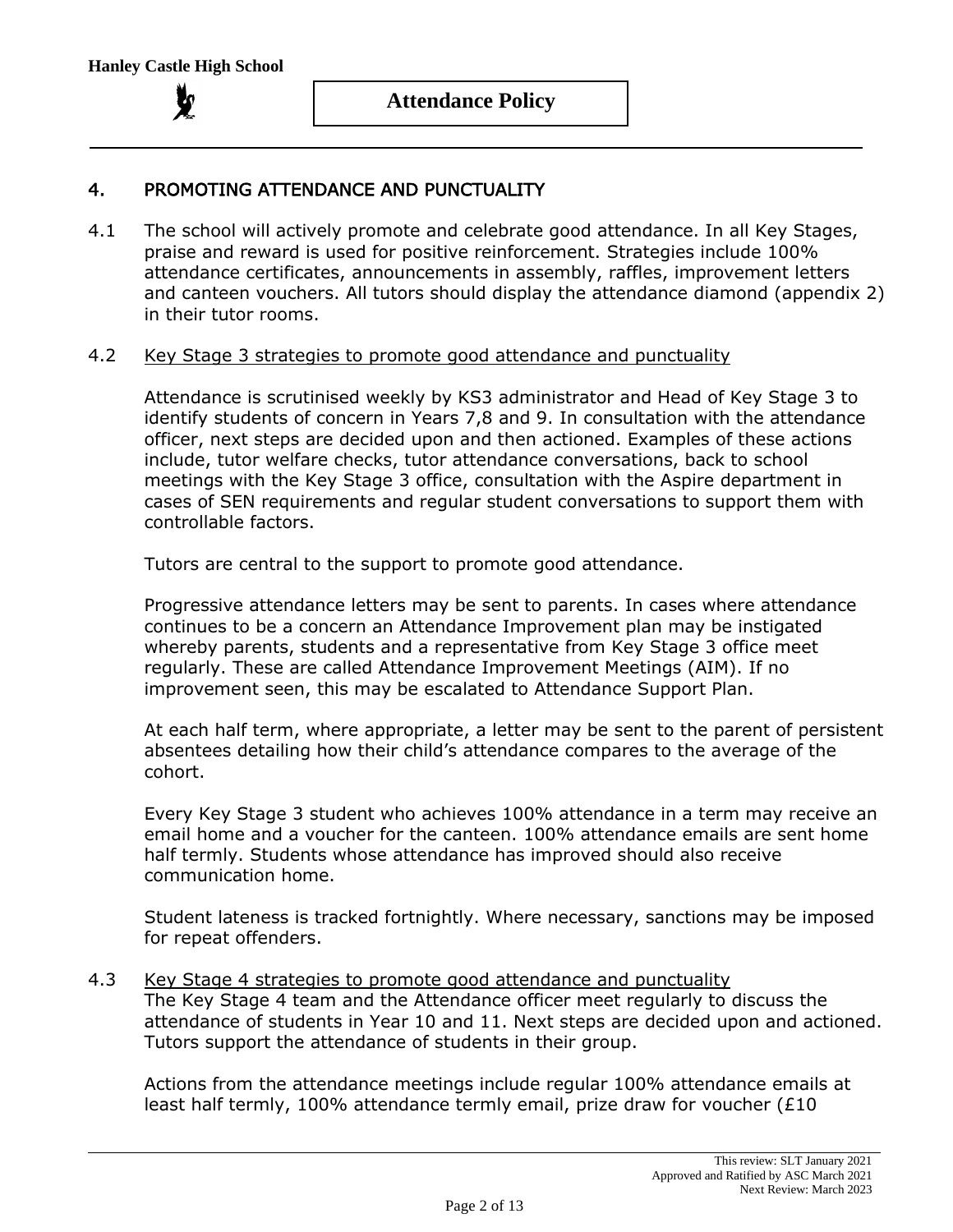voucher – 3 for year 10, 3 for year 11) and certificates. Students whose attendance has improved should also receive communication home.

Students with poor attendance records are highlighted and their progress scrutinised on a regular basis. Individual and regular conversations are carried out with these students to support them with controllable factors.

Student lateness is tracked fortnightly. Sanctions may be imposed for repeat offenders.

#### 4.4 Key Stage 5 strategies to promote good attendance and punctuality

Promotion of good attendance is included in the induction process.

The daily monitoring of attendance identifies students whose attendance is of concern. The student attendance overview is monitored weekly and students in need are identified for support. This support may be provided by the students tutor or the KS5 team.

Patterns of attendance are analysed and monitored fortnightly so that tailored support can be initiated on a bespoke basis for individual students.

Back to school interviews may be carried out for those returning to school following absence so that a structure can be put in place for students support them to catch up with work missed. Where appropriate, every missing lesson is monitored and communicated to students with the aim of ensuring that good attendance remains a priority for all.

'Hanley Honours' rewards good attendance over a sustained period. Letters may be sent to recognise good attendance.

Percentage attendance is shared via ePraise so that students have a constant awareness of their own attendance and they can take responsibility for it.

#### 5. ABSENCE PROCEDURES

- 5.1 The school's absence procedures have three objectives:
	- $\bullet$  to promote good attendance and punctuality.
	- $\Theta$  to check on the safety of pupils in a safeguarding capacity
	- $\Theta$  to allow the school to authorise or deny authorisation of any absence

#### Daily Procedures

5.2 Tutors are required to take accurate registers by 8.50am in the morning and by 1.55pm in the afternoon. This is to allow for safeguarding protocols to be carried out.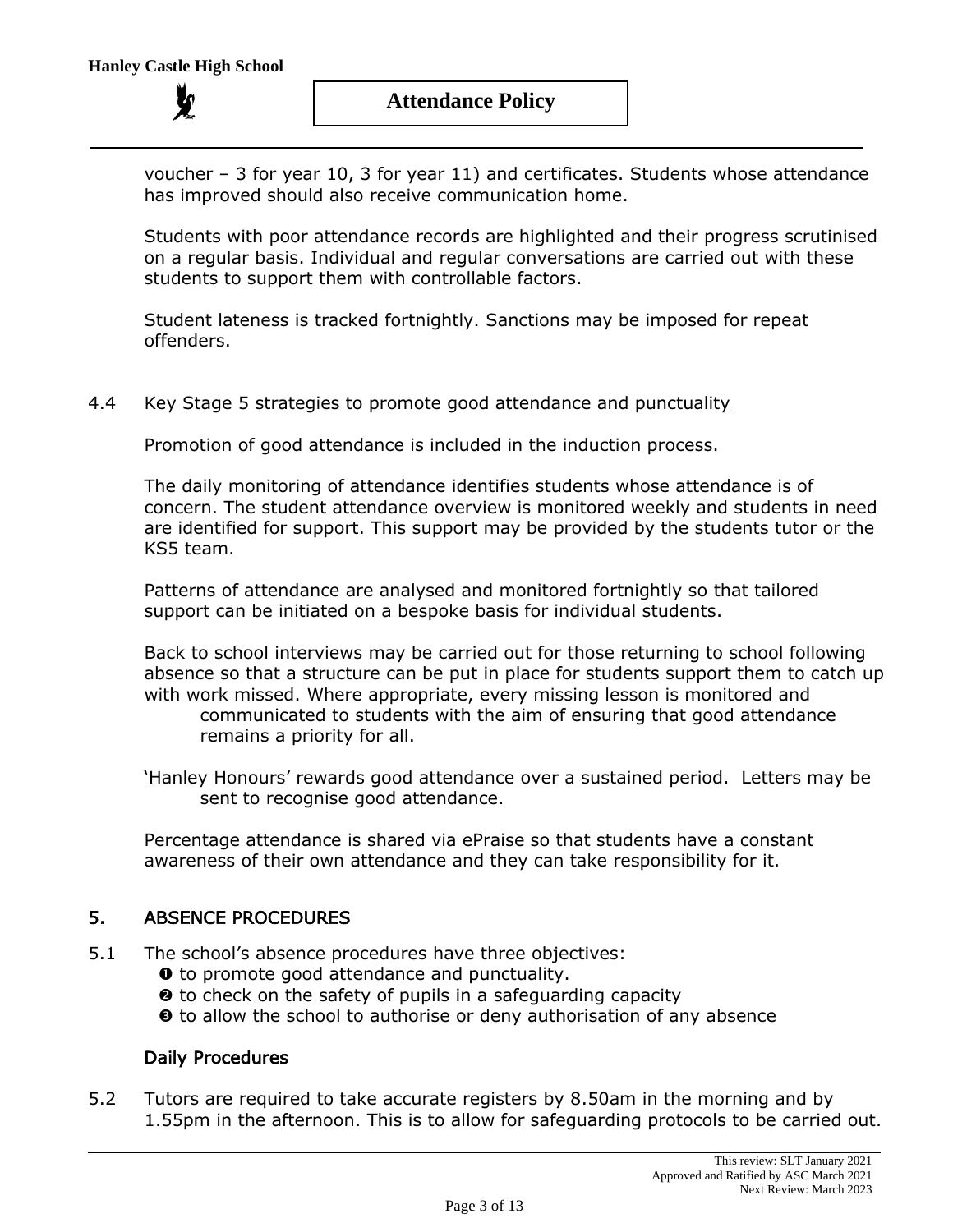- 5.3 The school requires a communication from the parent or carer to school on each day of absence, usually by telephoning the school's switch board and selecting the absence line. This is a specially designated phone line and answer service that is provided for parents and carers. Key Stage Office staff will record all messages concerning absence in the relevant 'Attendance Book' and enter the absence into SIMS by 11am.
- 5.4 The relevant Key Stage Office staff should contact parents or carers if a pupil is absent without good reason on each day of their absence unless it is a planned absence. Before this is done, the signing in/out book or signing in app (KS5 only) will be checked and other reasonable checks made on the pupil's apparent absence from school. Reasonable checks are made to ascertain that the pupil is actually absent before parents or carers are contacted. If a pupil is actually absent and is safe in the care of parents or carers, then SIMS will be updated with that pupil's absence.
- 5.5 Key Stage Office staff will ensure that pupil attendance records are checked at least daily, checking that all pupils are accounted for. They need to remain aware of pupils leaving school during the day, check evidence of appointment markers on SIMS, liaise with Sick Bay and other relevant staff as necessary. This is particularly important to ensure the safeguarding of all pupils. When pupils are found to be absent without reason, either from the start of the school day or during the school day, the Key Stage Office staff will inform the Designated Safeguarding Lead or the HUET Attendance and Safeguarding Officer.
- 5.6 Pupils who sign out of school during the day without school having prior notification from parents or carers will trigger a communication to parents or carers to ascertain that they are aware of the arrangement.
- 5.7 A note or communication from parents or carers is required after any absence. The details from this information will be entered into SIMS.
- 5.8 Tutors or teaching staff will where possible, inform the Key Stage Office about any unexplained absences, concerns related to absence or if parental authorisation has not been received.
- 5.9 Regular or unaccounted or patterns of absence may trigger contact from the Key Stage Office or the HUET Attendance and Safeguarding Officer.
- 5.10 15 days cumulative or 15 days consecutive absence in one academic year may trigger the student being placed on an Individual Health Plan (Appendix 4) to consider their needs and inform further action planning.
- 5.11 Where a student misses 10 days of school consecutively, the school may inform the local education authority as the child is at risk of missing education.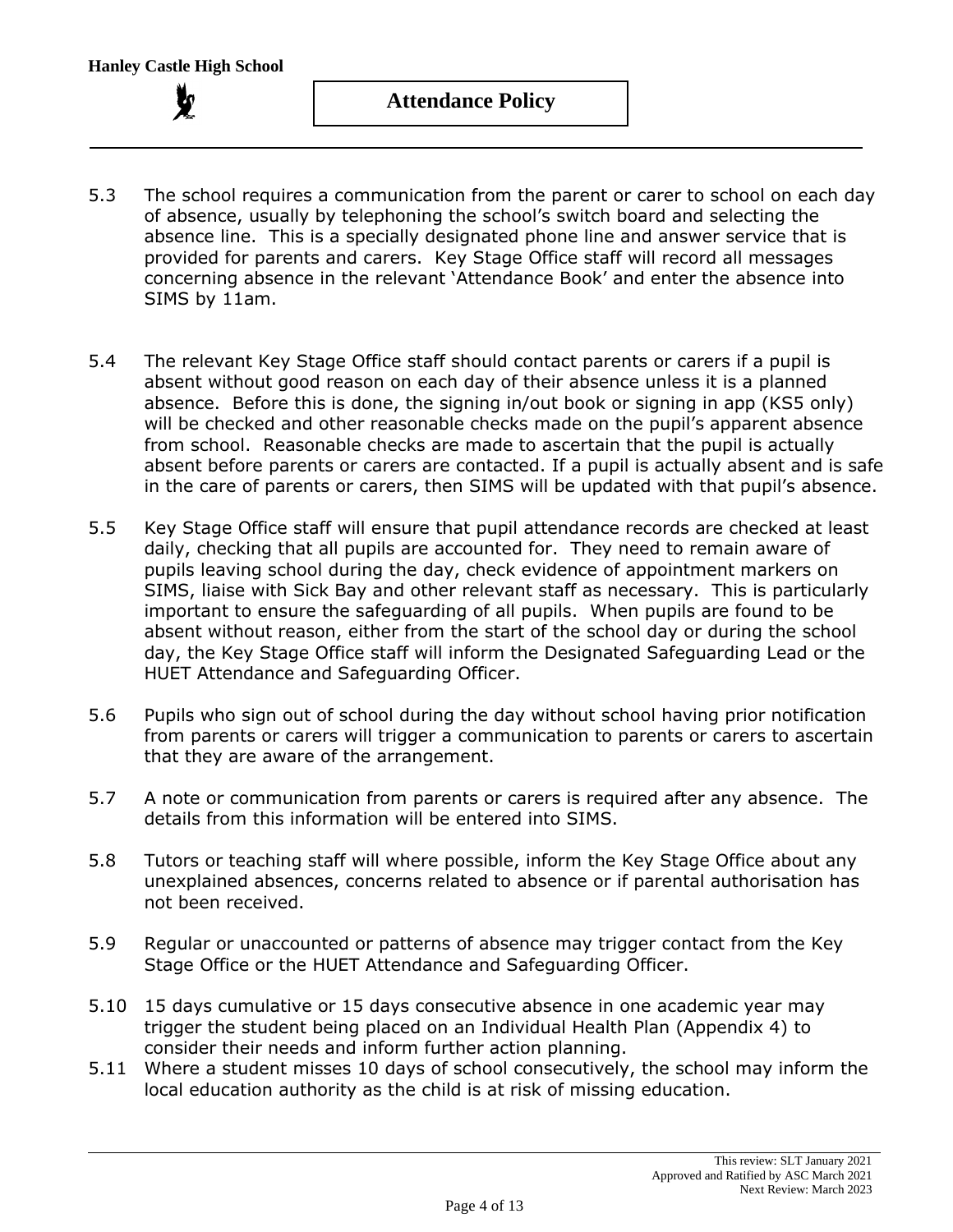

- 5.10 Parents may subsequently be contacted by the HUET Attendance and Safeguarding Officer or the Deputy Headteacher, Student Support if the school has increasing concerns about a pupil's attendance. She may visit the home or arrange meetings with parents or carers.
- 5.11 Formal warning notifications may be issued to parents about their child's poor attendance.
- 5.12 If there is no improvement in a pupil's attendance following advanced intervention, then a referral may be made to the Education Investigation Service of the Local Authority. Prosecution of parents or carers for their child's persistent non-attendance may be invoked by the LA, as necessary.

#### Absences during term time

- 5.13 The Headteacher may not authorise planned absence for holidays during term time.
- 5.14 However, the Headteacher can authorise absence where there are 'exceptional extenuating circumstances'
- 5.15 'Exceptional extenuating circumstances' are defined as those such as a family funeral or a request from a parent who is in the forces just prior to, or immediately after, a tour of duty.
- 5.16 Any request for absence meeting the criteria for 'exceptional extenuating circumstances' should be made in writing to the Headteacher at the earliest opportunity and at least 2 weeks in advance of the first day of absence.
- 5.17 The school reserves the right to issue penalty notices for absences not deemed to meet the criteria for 'exceptional extenuating circumstances.'

#### Part-time attendance

5.18 Pupils who have a medical condition or other identified need may be subject to a part-time timetable. All pupils on a part-time timetable should have an Attendance Support Plan (ASP) an Individual Health Plan (IHP)in order to support their partial attendance and to monitor their progress towards a return to full-time education.

#### **Truancy**

5.19 Truancy will be dealt with, in the first instance, with a period of free time removal commensurate with the amount of time truanted. Parents will be informed. The aim is to restore good attendance.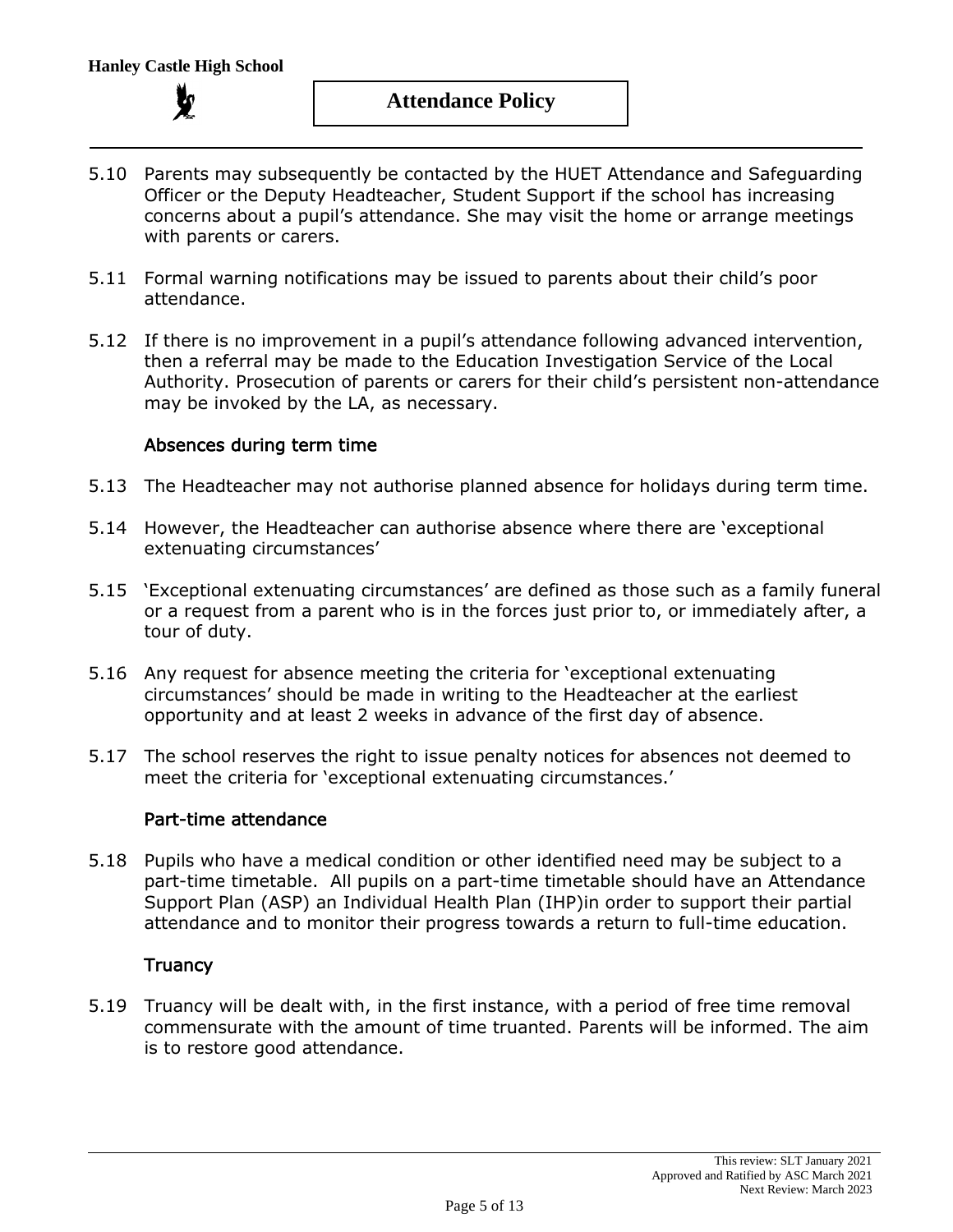

# **Attendance Policy**

### 6. PUNCTUALITY PROCEDURES

#### Punctuality to School

- 6.1 Pupils are expected to arrive punctually for morning registration in their tutor base at 8.45am and at 1.50pm for afternoon registration.
- 6.2 If a pupil arrives after 8.45am, the time for morning registration but before the register closes at 9.30am, they will be awarded a late mark – Code L – in the register.
- 6.3 If a pupil arrives after 1.55pm for afternoon registration they will be awarded a Code L.
- 6.4 Patterns of, or persistent, lateness for morning and afternoon registration will be dealt with by the tutor in the first instance but then referred to the relevant Key Stage Leader.
- 6.5 The Key Stage Team may inform and seek the support of parents or carers either by telephone, letter or SIMS notification and will monitor the pupil's punctuality until improvement is noted.
- 6.6 An ASP may be used in those cases where there is no significant progress after liaison with the parent or carer.
- 6.7 In cases where pupils arrive late after the register closes at 9.30am, Code U is applied and the pupil is recorded as having arrived to school too late to gain a present mark. This then becomes an unauthorised absence for the whole of the registered session.
- 6.8 Patterns of lateness resulting in the recording of unauthorised absence or persistent lateness of this nature will be dealt with by the relevant Key Stage Office who may contact the parents and inform HUET Attendance and Safeguarding Officer and/or the Deputy Headteacher, Student Support.
- 6.9 The implementation of an ASP or IHP is likely to occur in order to monitor improvements in punctuality to school.
- 6.10 In cases where no progress or improvement is made, HUET Attendance and Safeguarding Officer or the Deputy Headteacher, Student Support may engage with the family in the same way as for unauthorised absence.

#### Punctuality to lessons

6.11 All pupils are expected to arrive punctually for lessons.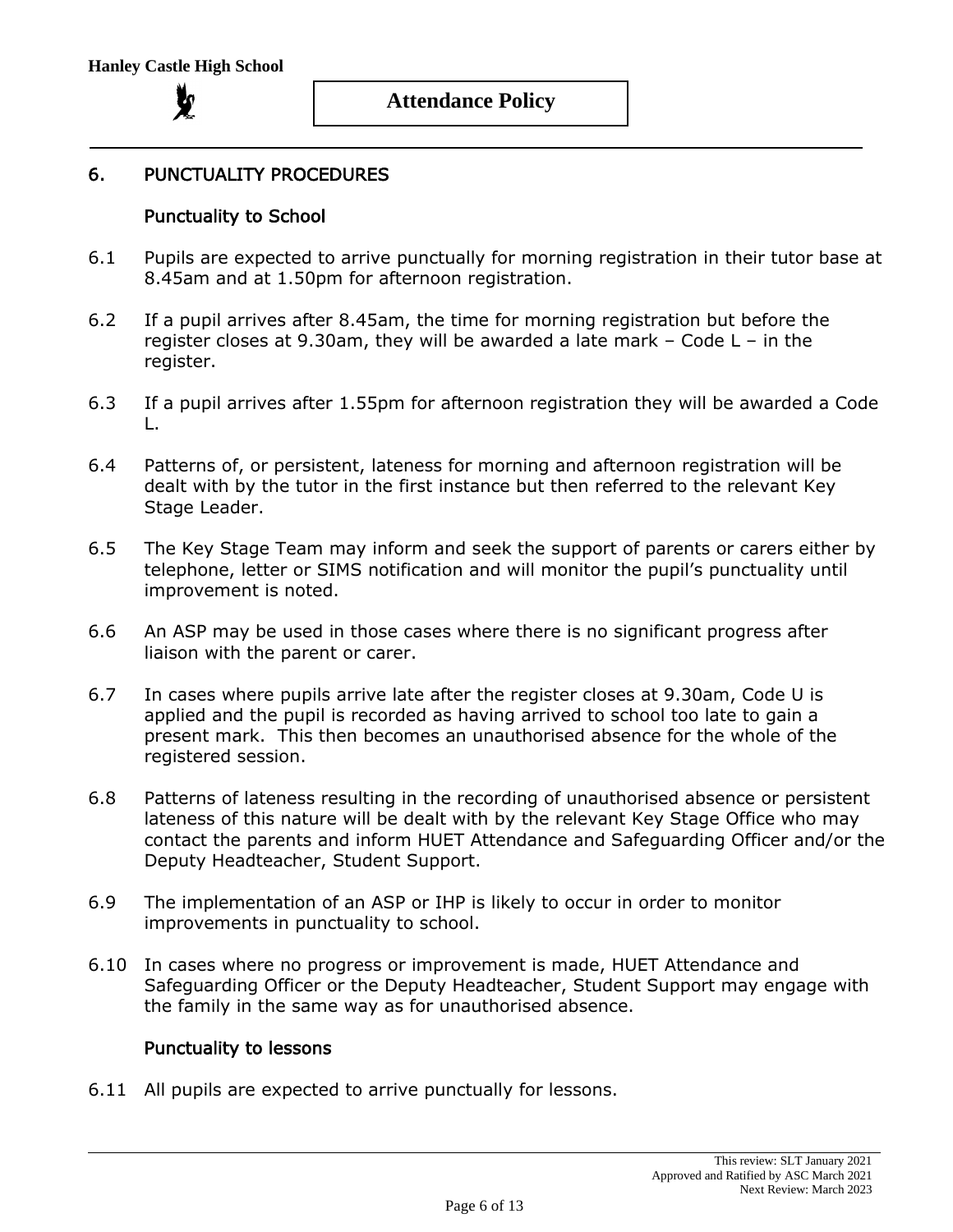- 6.12 Isolated cases of late arrival will be dealt with by the class teacher.
- 6.13 Patterns of lateness and persistent lateness will be referred, using the cause for concern system, by the class teacher to the Head of Faculty and Head of Key stage who may speak with the student, implement the means of monitoring punctuality, for example a subject report, and liaise with the pupil's parents. The Head of Faculty may also liaise with the relevant Key Stage Team in order to determine if there are any mitigating circumstances leading to the pupil being late to lessons.
- 6.14 If there is no sustained improvement in a pupil's punctuality to lessons, the Head of Faculty may refer the pupil to the relevant Key Stage Team who may implement appropriate and further intervention (e.g. Key Stage Report/ASP) until such time as the pupil's punctuality improves.

# 7. ATTENDANCE AND PUNCTUALITY AT OFF-SITE PROVISION

- 7.1 All pupils attending off-site provision are registered by the provision provider. This includes punctuality.
- 7.2 The off-site provision provider enters this data into the Collaborative Learning Management System which is then accessed by the Alternative Curriculum Coordinator and the HUET Attendance and Safeguarding Officer.
- 7.3 The HUET Attendance and Safeguarding Officer should follow up any absence or issues with punctuality using established school systems. The off-site provision provider will be informed of any findings or interventions being used to support improved attendance and punctuality at off-site provision.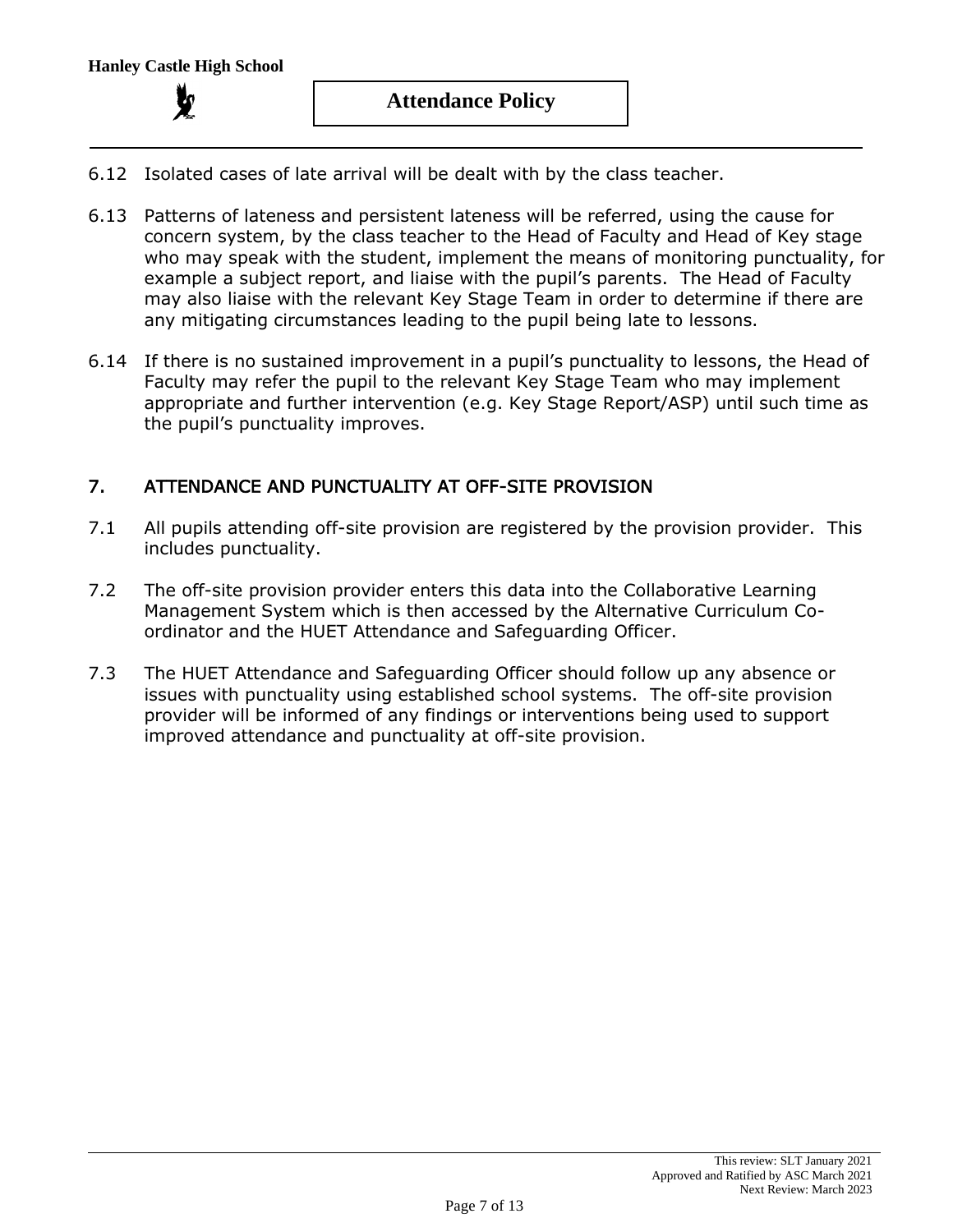**in** 

#### APPENDIX ONE Attendance Support Plan

#### Attendance Support plan

Date:

Student name:

Previous % attendance

| Year | Year | Year | Year |
|------|------|------|------|
|      |      |      |      |
|      |      |      |      |

Current attendance %:

Number of broken weeks this academic year:

Rank within the year group:

Number of times late before register closes (L):

Number of times late unauthorised late (U):

Reason for support plan:

Meeting notes

Attendees:

Notes:

Barriers to overcoming attendance concerns: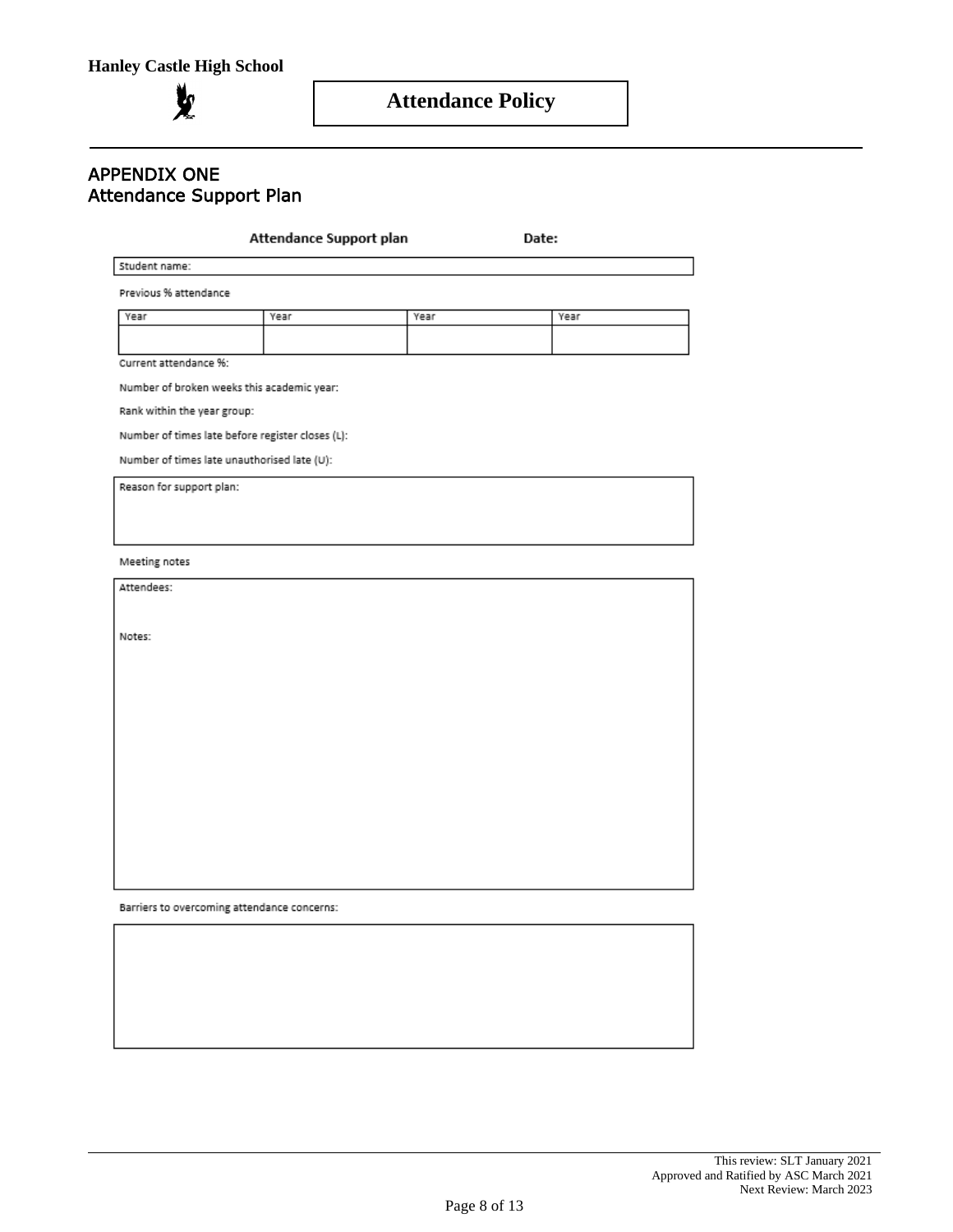ZΩ

# **Attendance Policy**

Action plan to improve attendance/ lateness:

| Action                                                            | Action by: | By when? |
|-------------------------------------------------------------------|------------|----------|
| Future absences will only be authorised with medical evidence     |            |          |
| Prescribed medication with current date and child's name or<br>٠  |            |          |
| Doctors appointment card with doctor's stamp, signature and<br>٠  |            |          |
| current date                                                      |            |          |
|                                                                   |            |          |
| Absences without medical evidence will be marked as unauthorised. |            |          |
| . 10 unauthorised absences can result in a referral to the        |            |          |
| Education enforcement team which involves legal procedures        |            |          |
| for attendance                                                    |            |          |
| . A penalty notice may be issued.                                 |            |          |
| Ensure punctual arrival at school at the key stage office         |            |          |
| Reduce numbers of L marks                                         |            |          |
| from in the last fortnight                                        |            |          |
| Reduce number of U marks                                          |            |          |
| from in the last fortnight                                        |            |          |
| Contact the school if your child is experiencing any difficulties |            |          |
| preventing regular attendance                                     |            |          |
|                                                                   |            |          |
|                                                                   |            |          |
|                                                                   |            |          |
|                                                                   |            |          |
|                                                                   |            |          |
|                                                                   |            |          |
|                                                                   |            |          |
|                                                                   |            |          |
|                                                                   |            |          |
|                                                                   |            |          |
|                                                                   |            |          |
|                                                                   |            |          |
|                                                                   |            |          |
|                                                                   |            |          |
|                                                                   |            |          |
|                                                                   |            |          |

Date of next meeting:

It is the parent's legal responsibility to secure regular school attendance

It is the school's responsibility to promote good attendance

|               | Signature | Role | Date |
|---------------|-----------|------|------|
| Parent/ carer |           |      |      |
| Student       |           |      |      |
| School staff  |           |      |      |

One copy to parent to take home, one to students file, one for safeguarding file.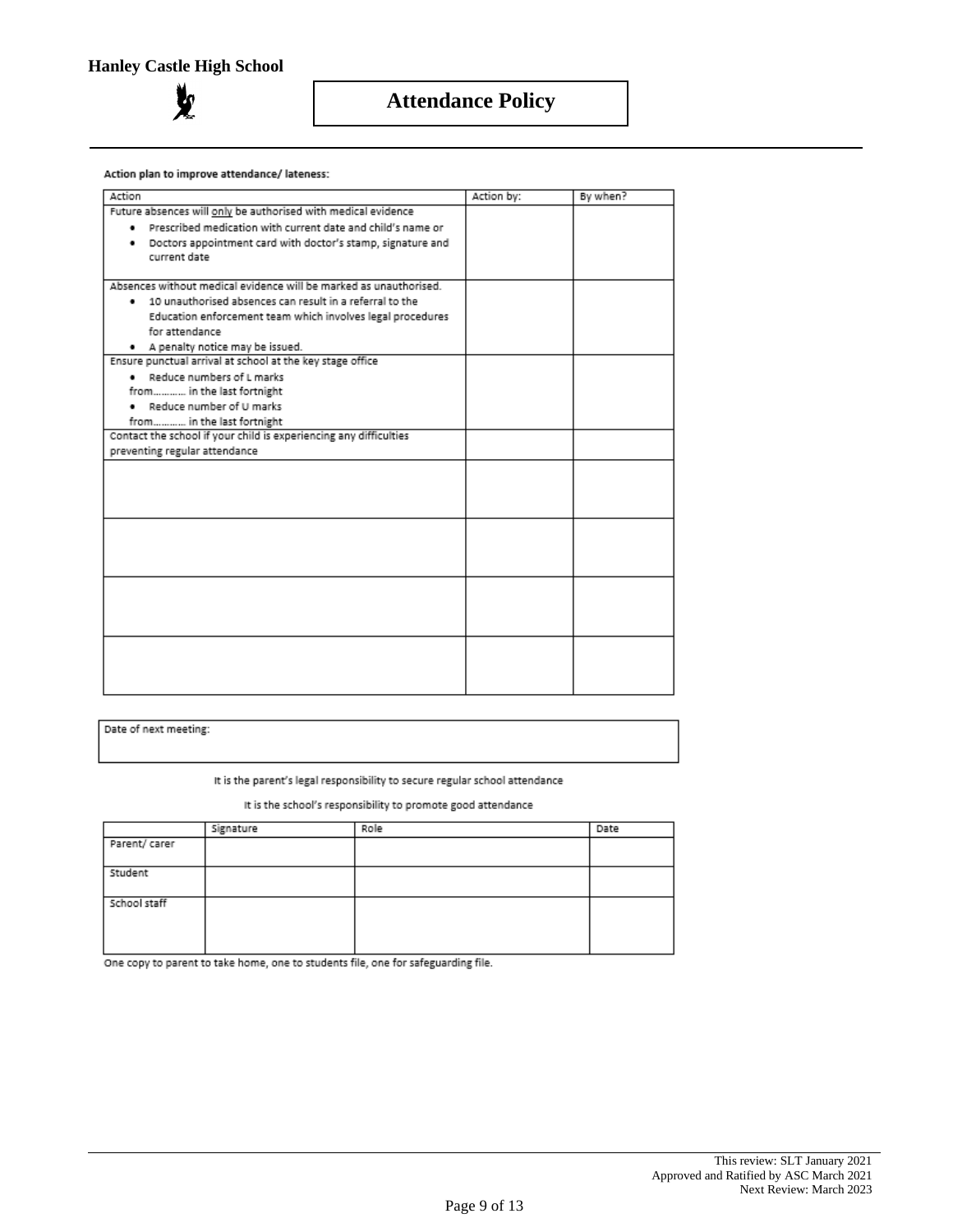

# APPENDIX TWO

The attendance diamond- displayed in tutor room

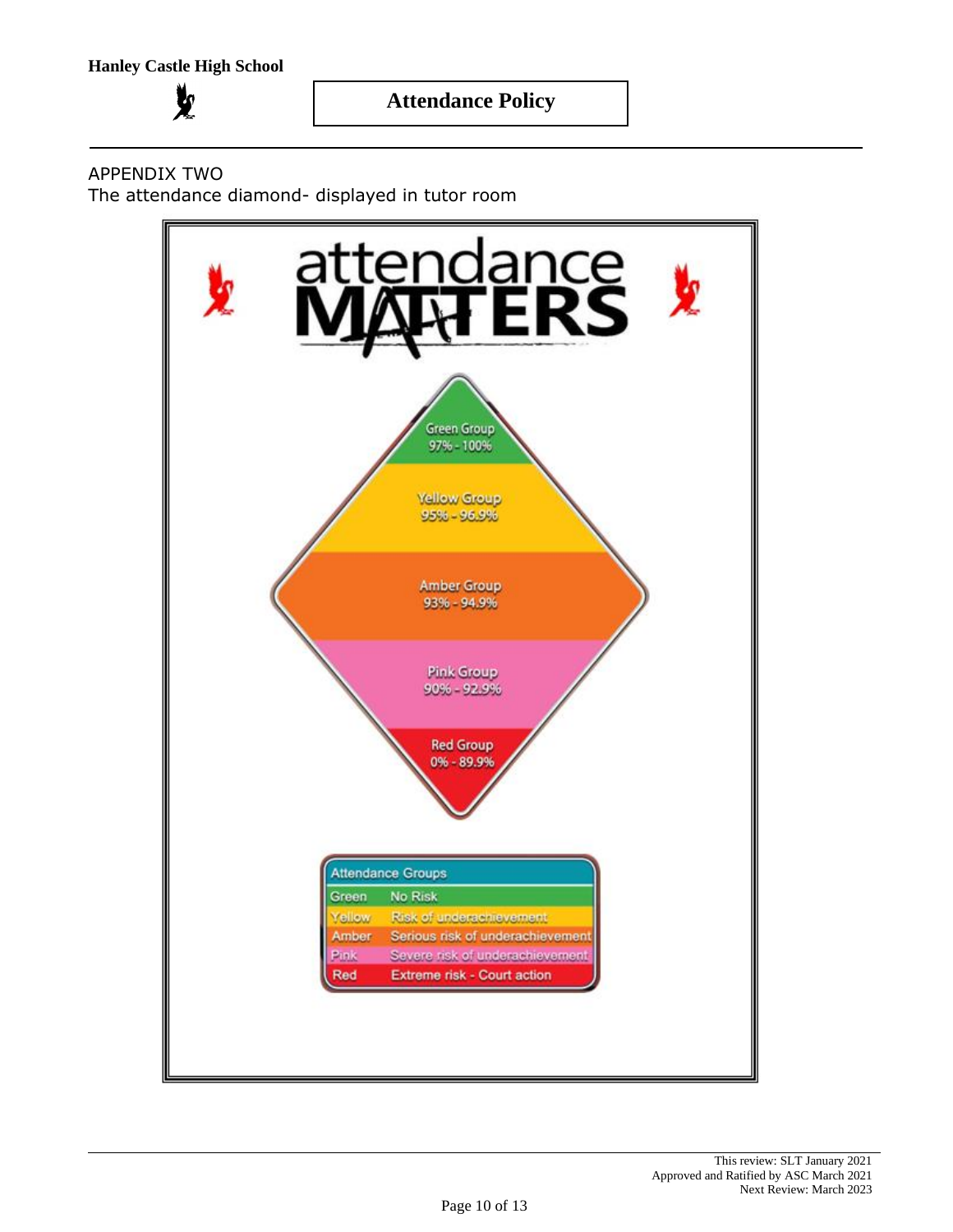$\mathbf{y}$ 



# APPENDIX 3

Impact of non-attendance for parent/ student meetings

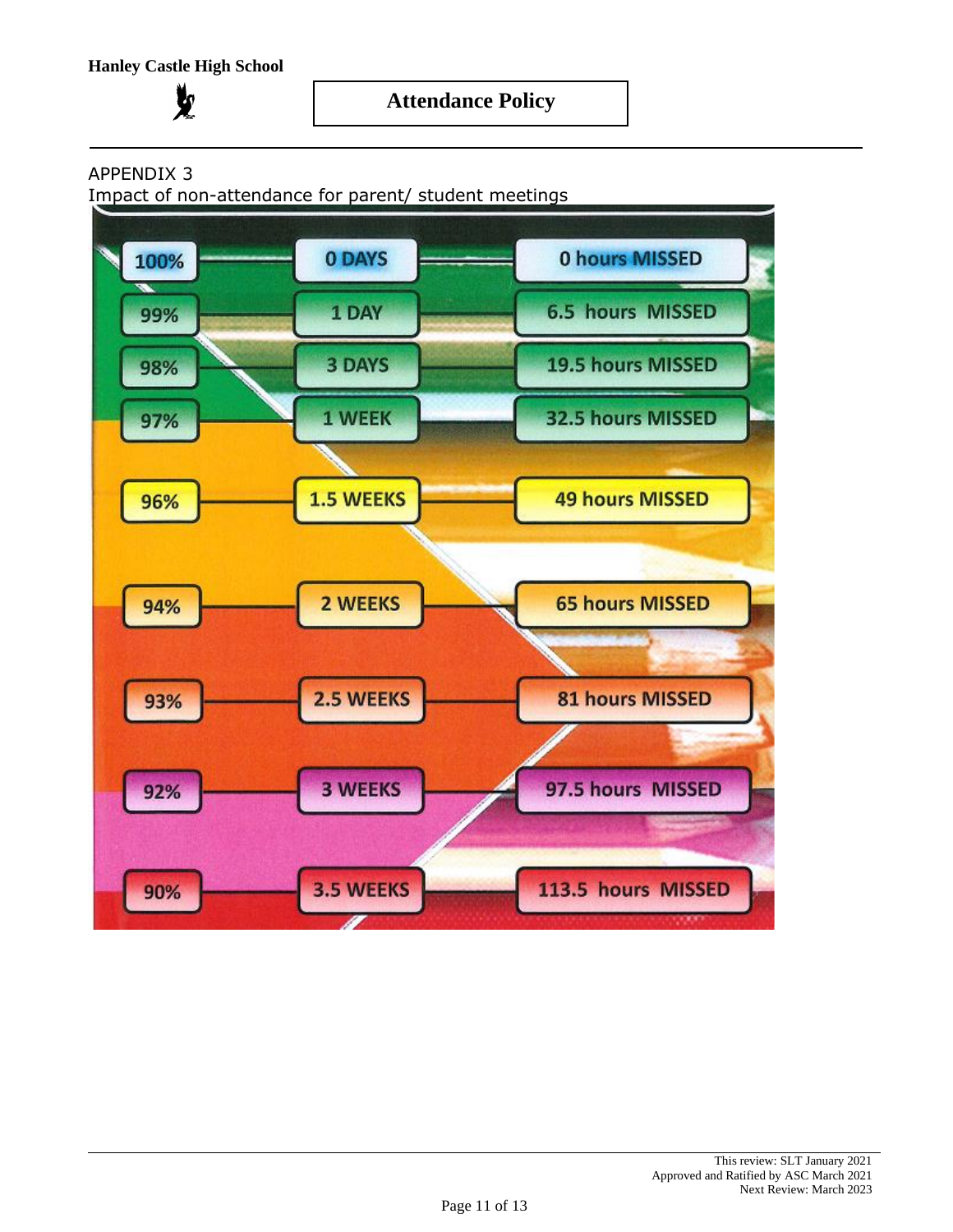

# APPENDIX 4 Individual health planindividual healthcare plan

| Name of school/setting            |  |
|-----------------------------------|--|
| Child's name                      |  |
| Group/class/form                  |  |
| Date of birth                     |  |
| Child's address                   |  |
| Medical diagnosis or condition    |  |
| Date                              |  |
| Review date                       |  |
|                                   |  |
| <b>Family Contact Information</b> |  |
| Name                              |  |
|                                   |  |
| Phone no. (work)                  |  |
| (home)                            |  |
| (mobile)                          |  |
| Name                              |  |
| Relationship to child             |  |
| Phone no. (work)                  |  |
| (home)                            |  |
| (mobile)                          |  |
|                                   |  |
| <b>Clinic/Hospital Contact</b>    |  |
| Name                              |  |
| Phone no.                         |  |
| G.P.                              |  |

Who is responsible for providing support in school

Name Phone no.

Describe medical needs and give details of child's symptoms, triggers, signs, treatments, facilities, equipment or devices, environmental issues etc